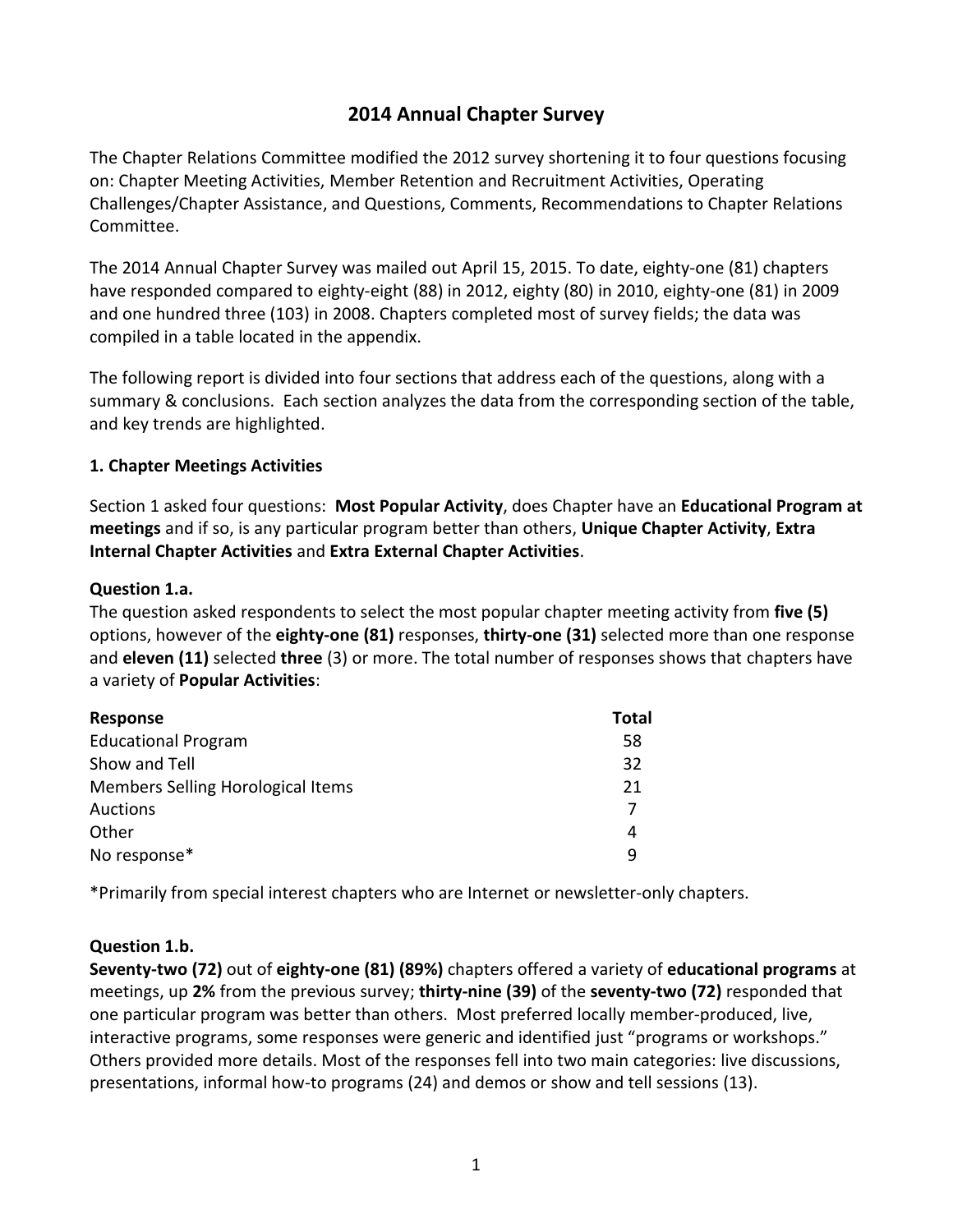#### **Question 1.c.**

Chapters noted a variety of **Unique Activities** that they would like others to know about**; forty-four (44)** chapters described their unique activities.Here are the highlights**.**

| <b>Response</b>                                                            | Total |
|----------------------------------------------------------------------------|-------|
| Joint chapter meetings, regionals, or mini regionals                       |       |
| Annual picnic, tailgate, or party                                          | 6     |
| <b>Technical activity</b>                                                  | 6     |
| Maintain public or museum clocks; display or donate items at museums       | 6     |
| Special interest chapter programs/newsletters that focus on their interest | 6     |
| Contests/Raffles/Auctions/Sales                                            | 5     |
| Public clock day where clocks and watches are evaluated or sold            | 3     |
| Children's Programs                                                        | 2     |
| Travel to museums or visit members' collections                            | 2     |
| Display booths at events; answer questions                                 | 1     |
| Cuckoo Tweet feature – presentation in words and pictures                  |       |

## **Question 1.d.**

The Committee asked if chapters **sponsored extra internal activities**. Some chapters reported more than one activity. The responses from **thirty (30)** chapters are summarized below.

| <b>Response</b>                                | Total          |
|------------------------------------------------|----------------|
| Summer picnic/Christmas party                  | 18             |
| Joint meetings                                 | 3              |
| 1 or 2 day clock repair classes                | 3              |
| Outing; tour of museum or member's home        | 3              |
| Informal meetings both social and repair work: |                |
| Organize seminars or special displays          | $\overline{2}$ |
| Socializing at member homes                    | 1              |
| Publish a journal                              |                |

## **Question 1.e.**

The Committee also asked if chapters **sponsored extra external activities**. **Thirty-six (36)** chapters sponsored external activities, summarized as follows.

| Response                                                                    | Total |
|-----------------------------------------------------------------------------|-------|
| Sponsor or co-sponsor mini-regional, regional or national events and travel | 13    |
| Set up, give talks or maintain clocks at Fairs, libraries or museums        | 10    |
| Field trip                                                                  | 6     |
| 1 or 2 day clock repair classes                                             | 3     |
| Meetings with other groups with focus on horological topics                 | 2     |
| Assist school horologically-related projects                                | 1     |
| Weekly hands on learning                                                    |       |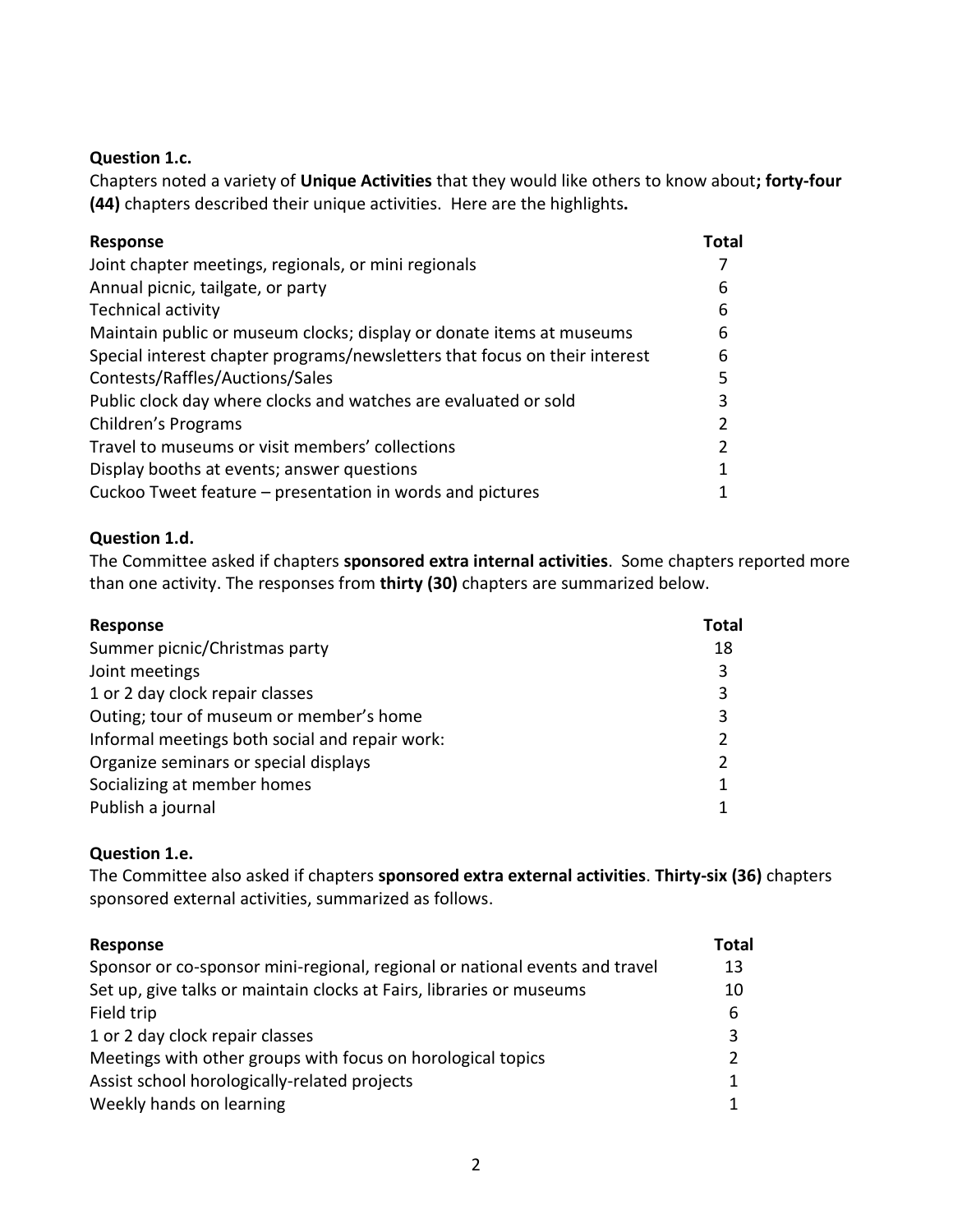## **2. Membership Retention and Recruitment Activities**

The survey sought responses from chapters for their successful retention and recruitment member methods; **sixty-six (66)** chapters provided input related to retention or recruitment activities. Following is a summary of the responses.

#### **Question 2.a.**

This question requested input on the most successful method of **new member recruitment**. **Seventysix (76)** chapters provided responses. **Five (5)** chapters did not provide a response. **Eight (8)** of the **seventy-six (76)** responses indicated that they don't have a successful method. Many of the successful methods center around personal contact or word of mouth, and the responses are summarized below.

| <b>Response</b>                                                               | Total |
|-------------------------------------------------------------------------------|-------|
| Word of Mouth, members inviting and bringing friends                          | 38    |
| Websites (Chapter or NAWCC)                                                   | 9     |
| <b>Regionals; National Convention</b>                                         |       |
| Direct mail or email blasts                                                   | 5     |
| Craig's List; newspaper ad                                                    | 4     |
| Booths or contacts flea markets, sales, antiques shows, auctions, Maker Faire | 3     |
| Local clock repair class/school                                               | 3     |
| Contact new NAWCC members in area from bimonthly or membership list           | 3     |
| Journal or newsletter distribution                                            | 3     |
| Good meetings with interesting programs                                       |       |
| Sponsor watch/clock show open to public                                       |       |
| Newspaper write-ups of chapter event                                          |       |
| Posters at local tech businesses                                              |       |
| NAWCC message board                                                           |       |

## **Question 2.b.**

The most successful methods of **retaining current members** are summarized below. **Seventy (70)** chapters provided responses. Many of the successful methods center around good, interesting programs, staying in touch with members and getting them involved. The responses are summarized below.

| <b>Response</b>                                                              | Total |
|------------------------------------------------------------------------------|-------|
| Good, regularly scheduled meetings with interesting programs and marts       | 35    |
| Get members involved and mentor them                                         | 10    |
| Staying in contact with members; send reminders of meetings and dues         | 8     |
| Interesting newsletter or Journal                                            | 6     |
| Provide food                                                                 | 5     |
| Low dues                                                                     | 3     |
| Show value of other NAWCC resources - Bulletin articles, message board, etc. | 3     |
| Friendly environment where are all treated equally                           | 4     |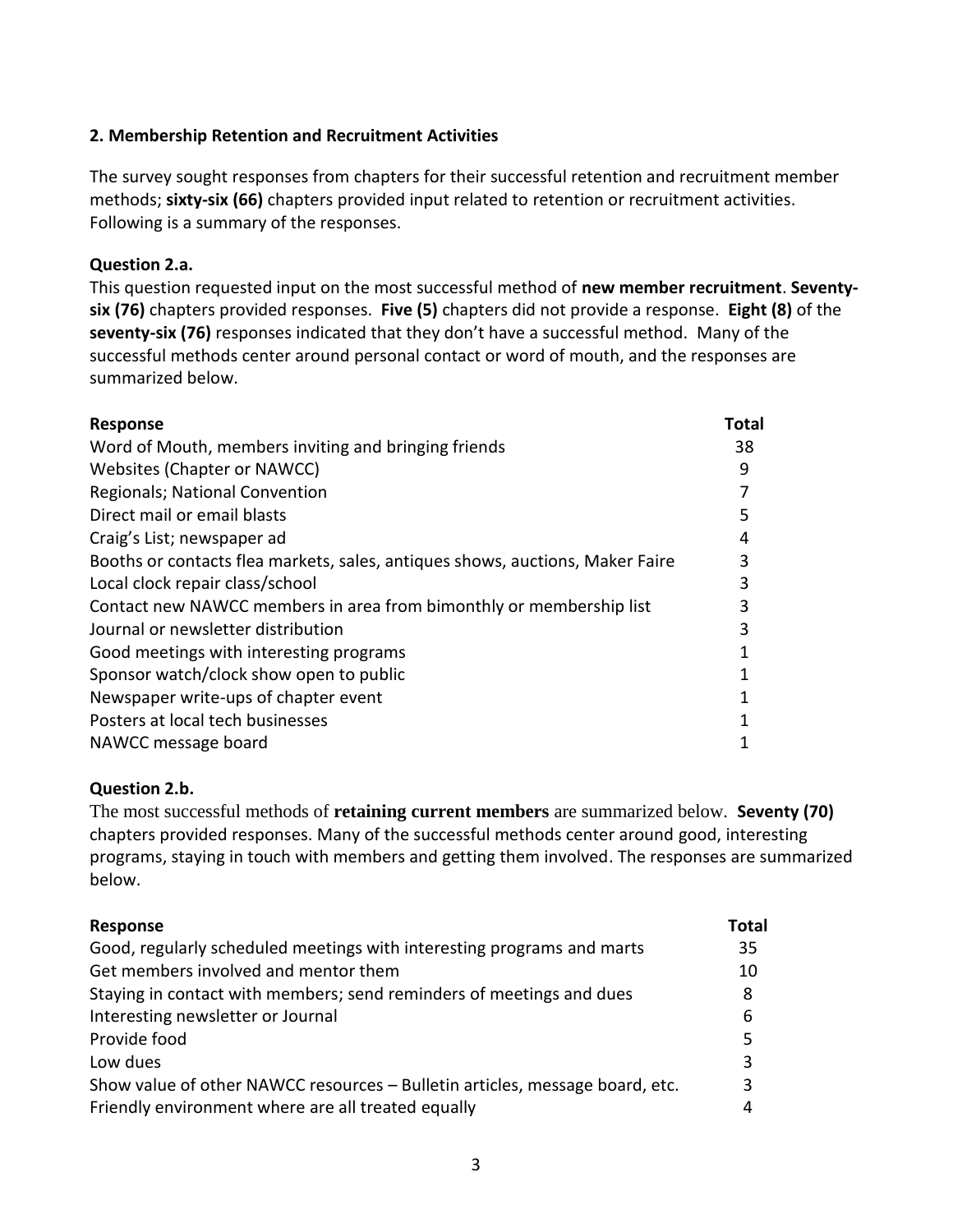#### **3. Operating Challenges and Chapter Assistance**

The question had eight parts: does chapter receive **bimonthly membership updates**, does chapter have difficulty in **finding chapter officers**, **recruiting new members**, **finding speakers** or **developing new programs**; is the chapter aware of **National Services**, does it need any **assistance**, and describe **assistance.** The responses are tabulated below.

| Question                                            | Yes | No | No response |
|-----------------------------------------------------|-----|----|-------------|
| 3.a. Receive bimonthly membership updates           | 52  | 21 | 8           |
| 3.b. Difficulty finding Chapter officers            | 48  | 31 | າ           |
| 3.c. Difficulty recruiting new members              | 60  | 18 | 3           |
| 3.d. Difficulty finding speakers                    | 31  | 48 |             |
| 3.e. Problems developing new Chapter programs       | 38  | 39 | 4           |
| 3.f. Aware of chapter services from National office | 49  | 29 | 3           |
| 3.g. Does your Chapter need help in any way         | 29  | 47 |             |

**Twenty-nine (29) chapters** responded **Yes** to question 3.G.: **"does chapter need help?"**.When asked to describe help, some provided multiple responses and others did not; however, **two (2)** chapters that responded **No** added a response so **thirty-one (31) responses were received**, see the response summary below. Additionally, there are items included in response to question 4 that indicate some similar concerns.

| Question 3.g. - Area of help                                                     | <b>Responses</b> |
|----------------------------------------------------------------------------------|------------------|
| Getting new or younger members; increasing membership                            | 10               |
| Finding speakers and programs                                                    |                  |
| Finding new officers and volunteers                                              |                  |
| Raising awareness of and promoting chapters, including special interest chapters |                  |
| Provide guidance for new chapter officers; handbook and ideas                    |                  |
| More NAWCC exposure through ads                                                  |                  |
| Members who drop NAWCC membership but still want to attend chapter meetings      |                  |
| Praise for assistance from National                                              |                  |
| Dues are too high                                                                |                  |
| Disband and just meet with other clock-related groups                            |                  |
| Email blast for area NAWCC members who are not chapter members                   |                  |
| Members not receiving membership pins on the designated date                     |                  |
| Including phone numbers on membership lists and updates                          |                  |
| Increasing members' awareness of how to use the NAWCC website                    |                  |
| Increased communication between National and chapters                            |                  |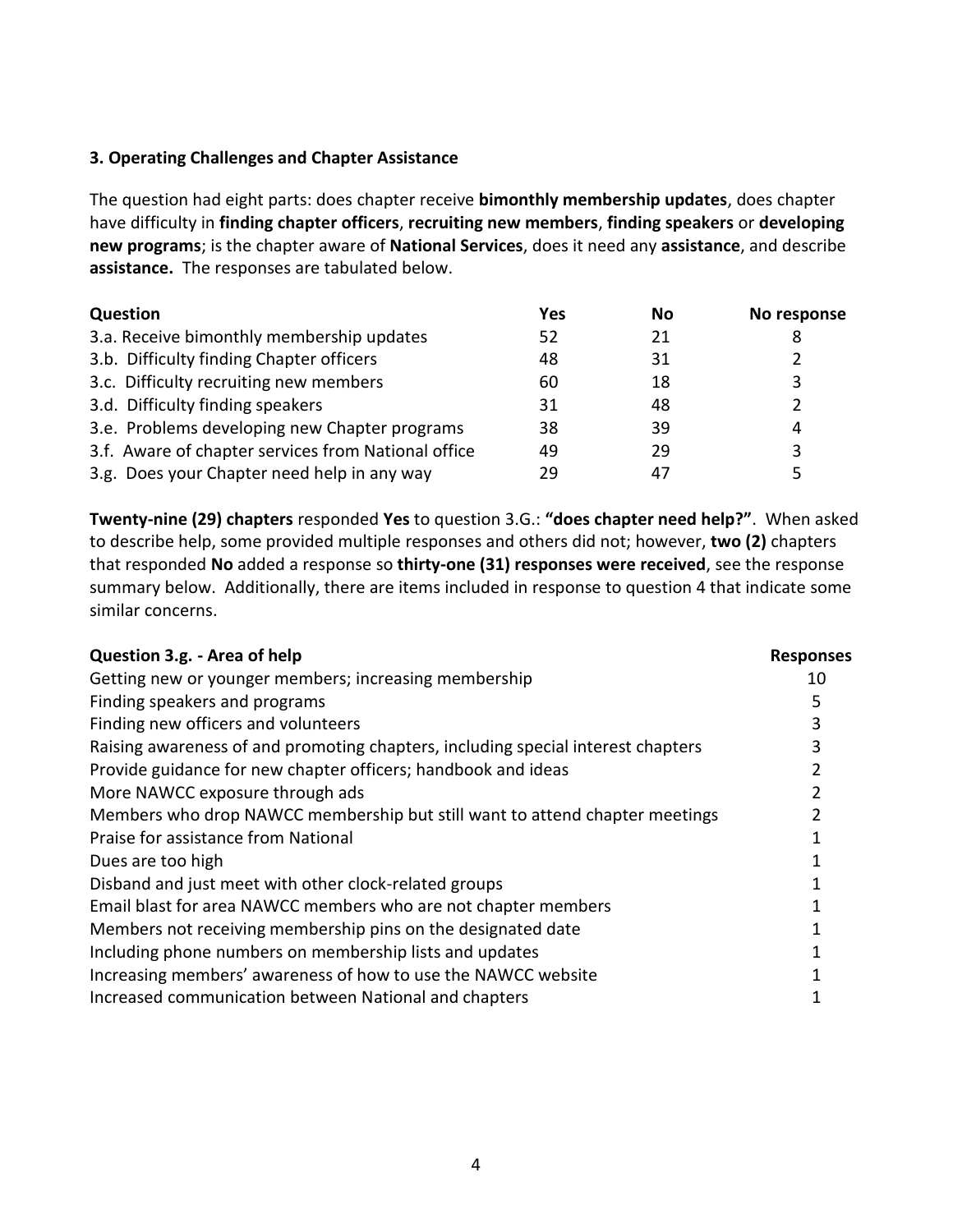## **4. Questions, Comments, Recommendations for Chapter Relations Committee**

The final survey question was a free form request for **questions, comments, recommendations for Chapter Relations Committee**. Chapters provided **twenty-five (25) responses** as listed below:

- Have chapter presidents meet twice a year to discuss what is working and not working with their chapters. It would be helpful to have an open dialogue about our chapters and enlist the help of each other (Chapter officers.)
- Continue updating chapters on new offerings such as webinars and online courses, as well as best methods of reaching out to potential members.
- Pam Lindenberger does a great job! Thanks for your patience; we just ended our Regional this past Sunday.
- There really needs to be a focus on updating the programs held in the Library. There are great topics which have been presented at the Symposiums and Conventions, however the recording quality and methods make the recordings not very enjoyable for use in Chapter meetings. Also, there are great programs which could benefit from video enhancement to upgrade the image quality for future use. In the future, be sure to send out the survey in a user-friendly format for saving and editing when the recipient has the option for email return.
- 1. Do more chapter outreach by attending chapter meetings. 2. Publish the Chapter Relations Newsletter more frequently. It is a source of good information.

3. Provide more guidance to chapter officers as to their duties, responsibilities, and leadership roles (especially new officers). An example is to stress the importance of officer strategy and planning meetings (outside the normal members' meetings.)

- Our members enjoy the personal interactive conversation during our pot luck luncheons.
- An information packet to new officers (Chapter) of services and support would be valuable
- Regarding National Office Elections: We would like to suggest that new office candidates be given more opportunity and time than they now have to convey their credentials, objectives and goals for enhanced operations when they express interest in running for office. Suggestions for better exposure for all candidates in what we seek so that incumbents don't have any overt advantage in that respect.
- All new members should be required to give a phone number whether it be home, office or cell.
- Once again, I'm asking that National waive annual membership fees for chapter officers. That one benefit may improve selecting new officers.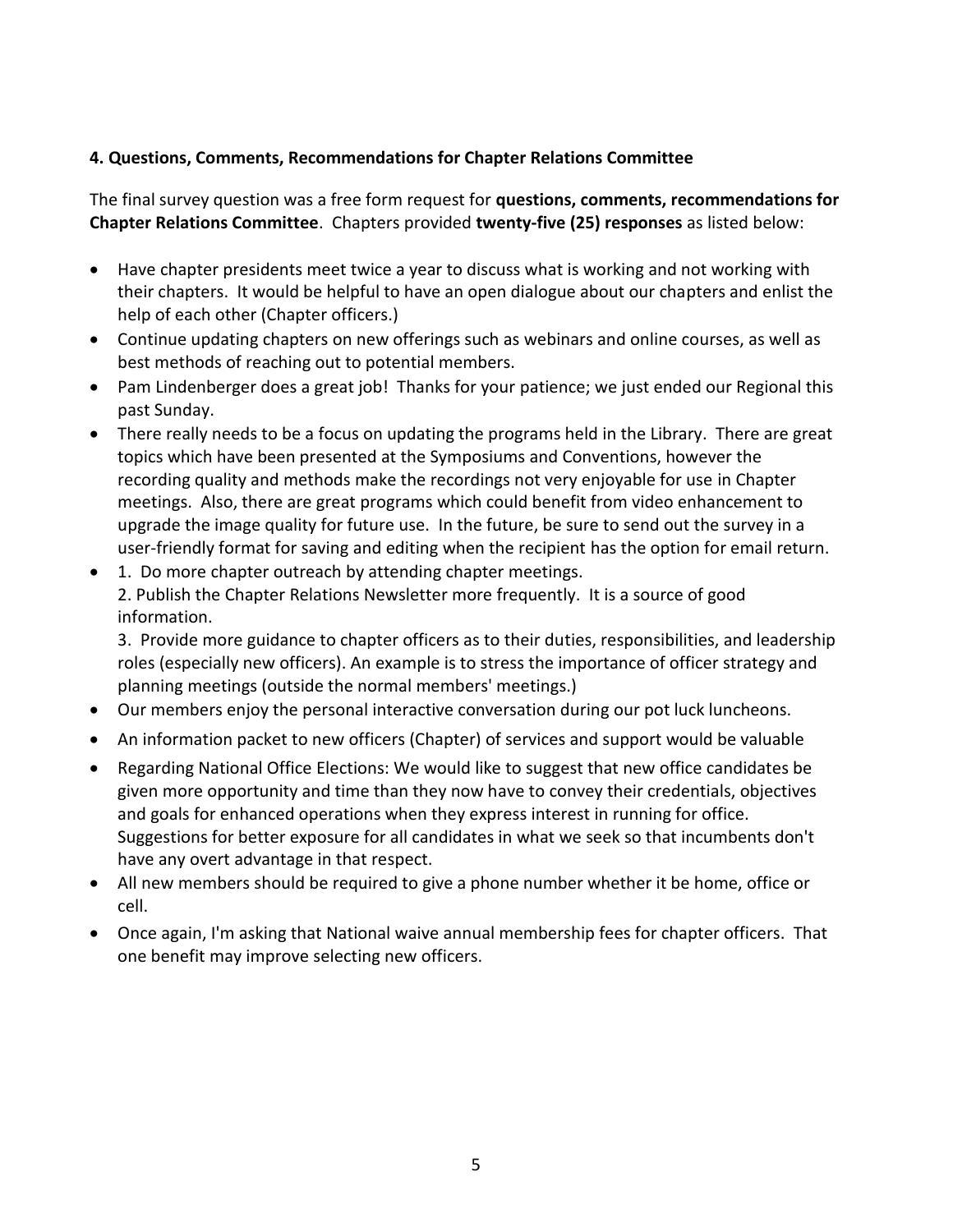• See attached sheet of member comments:

1) People at top of NAWCC need to re-think the dues structure. Maybe let people over 60 in at reduced rates.

2) Let former long-time members into chapters. At least let them attend chapter meetings. 3) Publications don't mean that much to a lot of members. Offer a membership without

publications at more a reduction than \$10 a year.

4) We have several older members who are staying active with NAWCC after the Louisville National Convention, because it's close and they want to go. They will drop NAWCC membership after 2016. Are we going to tell them they can't come to chapter meetings then? 5) If we can let the public into Regional Mart rooms, I don't see why we can't let them into chapter meetings, at least as non-voting members.

- Would appreciate any suggestions on activities to grow our membership.
- Less restrictions on open-house membership drives.
- I would be interested in receiving updates of NAWCC members in our state who are not already Chapter 89 members.
- Make this form work so that I can type my answer using my computer.
- We have many long-time, active, highly-esteemed members who qualify to be Fellows. In the past, we have not had much success when we have submitted the paperwork to recommend them. We would appreciate more support from National in getting these members acknowledged.
- We do not publish a newsletter as a normal meeting only has 15 to 20 attendees.
- We are a geographically challenged group.
- How can we get help and new ideas?
- This Chapter suffers from apathy and lack of interest. It mainly consists of about 15 core members and no one wants to be an officer so the current staff has stagnated to be myself as chief cook and bottle washer. Some prime members opted out of the NAWCC on the last years and have stopped attending meetings.
- Feel the bimonthly notification of changes to the NAWCC membership is not user friendly. There has to be a better format/way to present this information.
- This questionnaire does not address newsletter only chapters at all.
- No, except the same old problem of the membership data program at HQ not in any way synched to what the Chapter has
- We are in the process of finding another HOME for the museum currently dealing with an entity in Vista, CA
- I believe our Chapter is fairly healthy because we focus on one subject area. This keeps the level of interest high amongst nearly all of the members. However, our membership is not "local" as it is with many other Chapters. Our members come from all over the U.S., several provinces in Canada and the U.K. The geographic "penalty" means that the meetings are not easily accessible to all of the members. This is overcome somewhat by having a yearly Cog Counter's Journal where information is provided to the membership outside of the meetings. This has worked well for over 45 years.